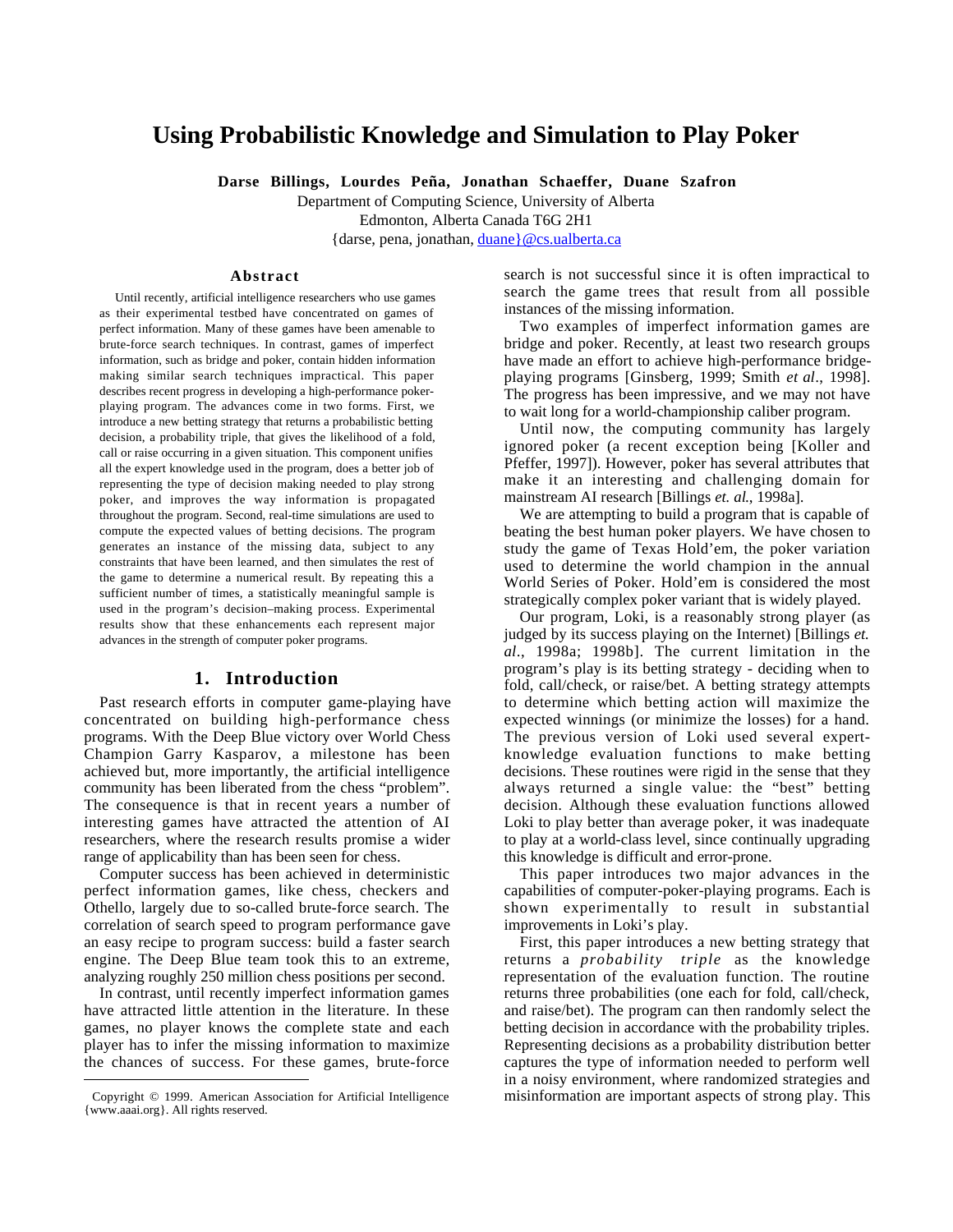component also allows us to unify the expert knowledge in a poker program, since the same component can be used for betting decisions, opponent modeling, and interpreting opponent actions.

Second, Loki now bases its betting strategy on a simulation-based approach; we call it *selective sampling*. It simulates the outcome of each hand, by generating opponent hands from the sample space of all *appropriate* possibilities, trying each betting alternative (call/check, bet/raise) to find the one that produces the highest expected winnings. A good definition of appropriate hands is one of the key concepts in defining selective sampling and it is one of the main topics of this paper. As with brute-force search in chess, the simulation (search) implicitly uncovers information that improves the quality of a decision. With selective sampling, the knowledge applied to a simulation *quantifies* the value of each choice, improving the chance of making a good decision.

Simulation-based approaches have been used in other games, such as backgammon [Tesauro, 1995], bridge [Ginsberg, 1999], and Scrabble1 [Sheppard, 1998]. The simulation methods presented in this paper are quite similar to those used by Ginsberg in Gib, although there are several distinctions in the details, due to differences in the games.

For deterministic perfect information games, there is a well-known framework for constructing these applications (based on the alpha-beta algorithm). For games with imperfect information, no such framework exists. For handling this broader scope of games we propose that selective sampling simulation be such a framework.

# **2. Texas Hold'em**

A hand of Texas Hold'em begins with the *pre-flop*, where each player is dealt two *hole cards* face down, followed by the first round of betting. Three community cards are then dealt face up on the table, called the *flop*, and the second round of betting occurs. On the *turn*, a fourth community card is dealt face up and another round of betting ensues. Finally, on the *river*, a fifth community card is dealt face up and the final round of betting occurs. All players still in the game turn over their two hidden cards for the *showdown*. The best five card poker hand formed from the two hole cards and the five community cards wins the pot. If a tie occurs, the pot is split. Typically, Texas Hold'em is played with 8 to 10 players.

Limit Texas Hold'em has a structured betting system, where the order and amount of betting is strictly controlled in each betting round.2 There are two denominations of bets, called the small bet and the big bet (\$10 and \$20 in this paper). In the first two betting rounds, all bets and raises are \$10, while in the last two rounds they are \$20. In general, when it is a player's turn

 $\overline{a}$ 

to act, one of three betting options is available: fold, call/check, or raise/bet. There is normally a maximum of three raises allowed per betting round. The betting option rotates clockwise until each player has matched the current bet or folded. If there is only one player remaining (all others having folded) that player is the winner and is awarded the pot without having to reveal their cards.

# **3. Building a Poker Program**

A minimal set of requirements for a strong pokerplaying program includes assessing hand strength and potential, betting strategy, bluffing, unpredictability and opponent modeling. Descriptions of these as they are implemented in our program, Loki, can be found in [Billings *et. al*., 1998a; 1998b]. There are several other identifiable characteristics that may not be necessary to play reasonably strong poker, but may eventually be required for world-class play.

The architecture of the previous version of Loki, which we now call Loki-1, is shown in Figure 1. In the diagram, rectangles are major components, rounded rectangles are major data structures, and ovals are actions. The data follows the arrows between components. An annotated arrow indicates how many times data moves between the components for each of our betting actions.

To make a betting decision, the Bettor calls the Hand Evaluator to obtain an assessment of the strength of the current cards. The Bettor uses this hand strength, the public game state data and expert-defined betting knowledge to generate an action (bet, call or raise). To evaluate a hand, the Hand Evaluator enumerates over all possible opponent hands and counts how many of them would win, lose or tie the given hand. After the flop, the probability for each possible opponent hand is different. For example, the probability that hole cards of Ace-Ace are held after the flop is much higher than 7-2, since most players will fold 7-2. Each possible hand has a weight in the Weight Table for each opponent, and these weights are modified after each opponent action. Updating the probabilities for all hands is a process called *re-weighting*. After each opponent action, the Opponent Modeler calls the Hand Evaluator once for each possible hand and increases or decreases the weight for that case to be consistent with the new information. The Hand Evaluator uses the Weight Table values to bias the calculation, giving greater weight to the more likely hands. The absolute values of the probabilities are of little consequence, since only the relative weights affect the later calculations.

Loki-1 uses expert knowledge in four places:

- 1. Pre-computed tables of expected income rates are used to evaluate its hand before the pre-flop, and to assign initial weight probabilities for the various possible opponent hands.
- 2. The Opponent Modeler applies re-weighting rules to modify the opponent hand weights based on the previous weights, new cards on the board, opponent betting actions, and other contextual information.

<sup>1 ™</sup> Milton-Bradley company.

<sup>2</sup> In No-limit Texas Hold'em, there are no restrictions on the size of bets.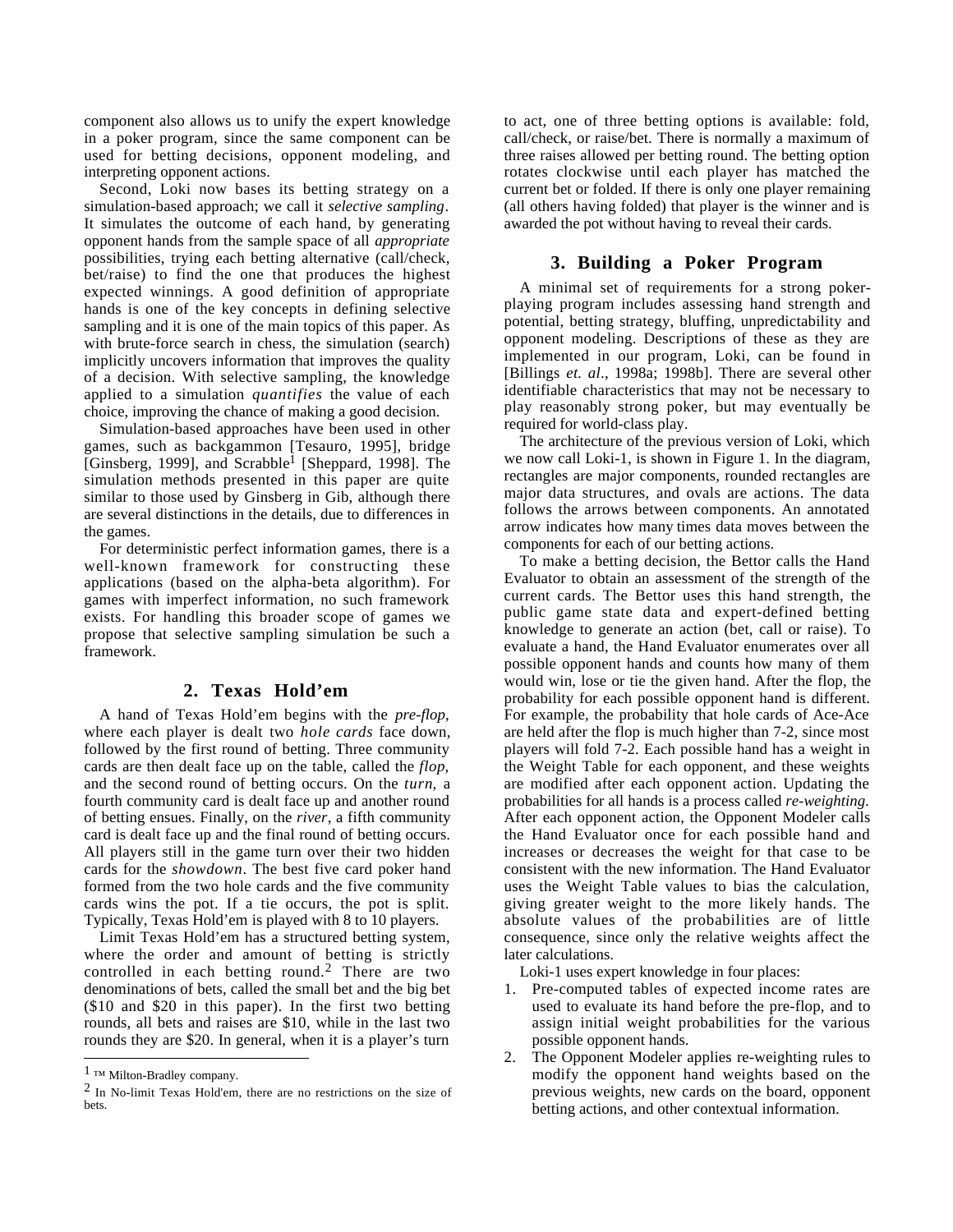

- 3. The Hand Evaluator uses enumeration techniques to compute hand strength and hand potential for any hand based on the game state and the opponent model.
- 4. The Bettor uses a set of expert-defined rules and a hand assessment provided by the Hand Evaluator for each betting decision: fold, call/check or raise/bet.

This design has several limitations. First, expert knowledge appears in various places in the program, making Loki difficult to maintain and improve. Second, the Bettor returns a single value (fold, call, raise), which does not reflect the probabilistic nature of betting decisions. Finally, the opponent modeler does not distinguish between the different actions that an opponent might take. A call/check versus a bet/raise gives valuable information about the opponent's cards. These issues led to a redesign of how knowledge is used in Loki.

The new version of Loki, called Loki-2 makes two fundamental changes to the architecture. First, it introduces a useful, new data object called a probability triple that is used throughout the program (Section 4). Second, simulation with selective sampling is used to refine the betting strategy (Section 5). Loki-2 can be used with or without simulation, as shown in Figure 2. With simulation, the Simulator component replaces the simpler Action Selector.

# **4. Probability Triples**

A probability triple is an ordered triple of values,  $PT =$  $[f, c, r]$ , such that  $f + c + r = 1.0$ , representing the probability distribution that the next betting action in a given context is a fold, call, or raise, respectively. Probability triples are used in three places in Loki-2. The Action Selector uses a probability triple to decide on a course of action (fold, call, raise). The Opponent Modeler uses an array of probability triples to update the opponent weight tables. The Simulator (see Section 5) uses probability triples to choose actions for simulated opponent hands.

Each time it is Loki-2's turn to bet, the Action Selector uses a single probability triple to decide what action to take (note that the Bettor is gone). For example, if the triple [0.0,0.8,0.2] is given, then the Action Selector would call 80% of the time, raise 20% of the time, and never fold. The choice can be made by generating a random number, allowing the program to vary its play, even in identical situations. This is analagous to a *mixed strategy* in game theory, but the probablility triple implicitly contains contextual information resulting in better informed decisions which, on average, can outperform a game theoretic approach.

The Triple Generator is responsible for generating probability triples. As shown in Figure 2, this routine is now at the heart of Loki-2. The Triple Generator takes a two-card hand and calls the Hand Evaluator to evaluate the cards in the current context. It uses the resulting hand value, the current game state, and expert-defined betting rules to compute the triple. Note that in addition to using the Triple Generator to produce a triple for our known hand, it can also be used to assess the likely behavior of the opponent holding any possible hand.

For the Hand Evaluator to assess a hand, it compares that hand against all possible opponent holdings. To do this, it uses the opponent Weight Table. In Loki-2, the Opponent Modeler now uses probability triples to update this table after each opponent action. To accomplish this, the Triple Generator is called for each possible two-card hand. It then multiplies each weight in the Weight Table by the entry in the probability triple that corresponds to the opponent's action. For example, suppose the previous weight for Ace-Ace is 0.7 (meaning that *if* it has been dealt, there is a 70% chance the opponent would have played it in exactly the manner observed so far), and the opponent now calls. If the probability triple for the current context is [0.0, 0.2, 0.8], then the updated weight for this case would be  $0.7 \times 0.2 = 0.14$ . The relative likelihood of the opponent holding Ace-Ace has *decreased* to 14% because there was no raise. The call value of 0.2 reflects the possibility that this particular opponent might deliberately try to mislead us by calling instead of raising. Using a probability distribution allows us to account for uncertainty in our beliefs, which was not handled by the previous architecture. This process of updating the weight table is repeated for each entry.

An important advantage of the probability triple representation is that imperfect information is restricted to the Triple Generator and does not affect the rest of the algorithm. This is similar to the way that alpha-beta search restricts knowledge to the evaluation function. The probability triple framework allows the "messy" elements of the program to be amalgamated into one component, which can then be treated as a "black box" by the rest of the system. Thus, aspects like game-specific information, complex expert-defined rule systems, and knowledge of human behavior are all isolated from the engine that uses this input.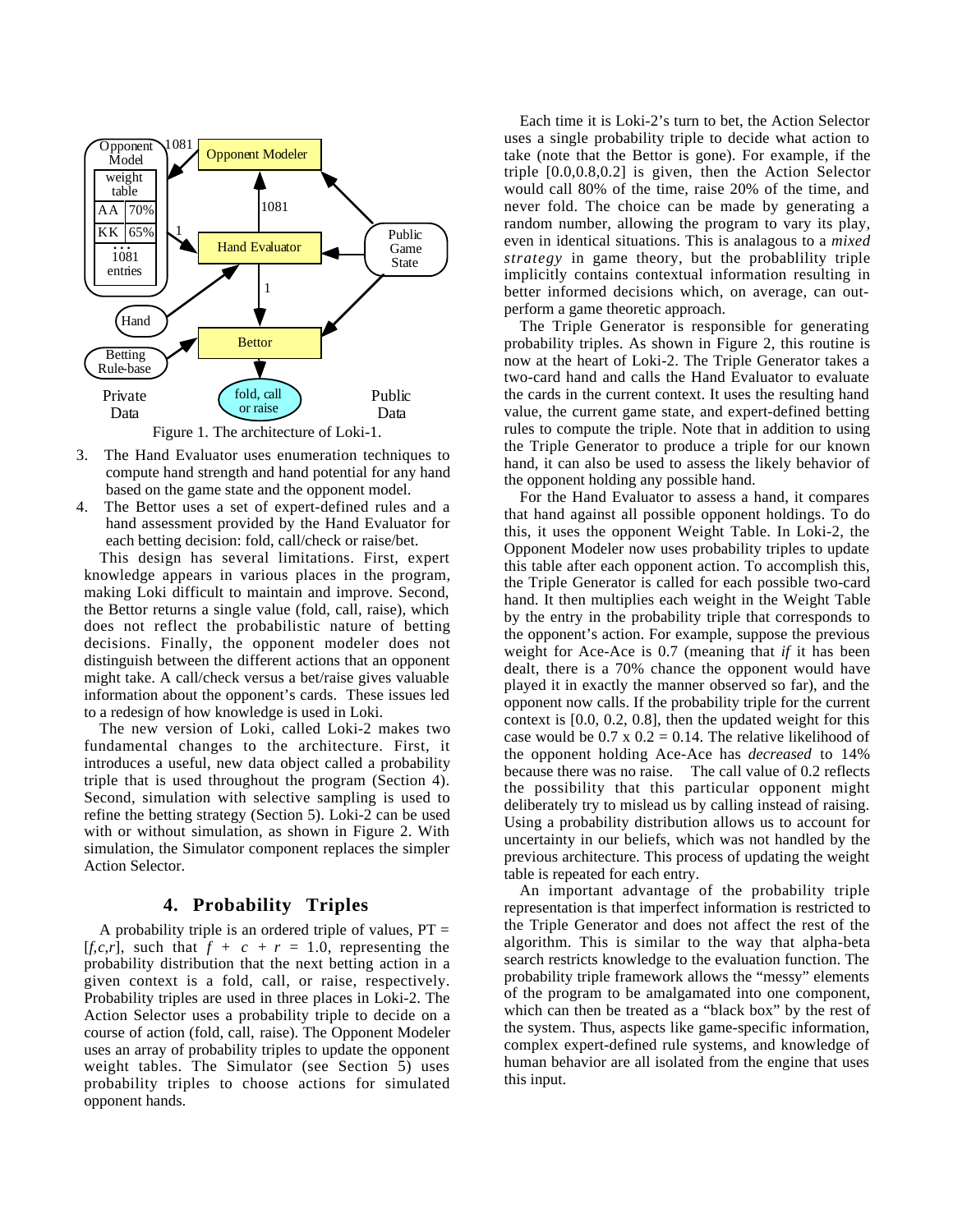

Figure 2. Using the Triple Generator in Loki-2.

 $\overline{a}$ 

The current architecture also suggests future enhancements, such as better methods for opponent modeling. For example, the cards seen at the showdown reveal clues about how that opponent perceived each decision during the hand. These hindsight observations can be used to adaptively measure important characteristics like aggressiveness, predictability, affinity for draws, and so forth. The Opponent Modeler can maintain each of these properties for use by the Triple Generator, which combines the information in proper balance with all the other factors. The knowledge is implicitly encoded in the probability distribution, and is thereby passed on to all components of the system.

Since the more objective aspects of the game could eventually be well defined, the ultimate strength of the program may depend on the success in handling imperfect information, and the more nebulous aspects of the game, such as opponent modeling.

# **5. Simulation-Based Betting Strategy**

The original Bettor component consisted of expertdefined rules, based on hand strength, hand potential, game conditions, and probabilities. A professional poker player defined the system as a first approximation of the return on investment for each betting decision. As other aspects of Loki improved, this simplistic betting strategy became the limiting factor to the playing strength of the program. Unfortunately, any rule-based system is inherently rigid, and even simple changes were difficult to implement and verify for correctness. A more flexible, computation-based approach was needed.

In effect, a knowledge-based betting strategy is equivalent to a static evaluation function. Given the current state of the game, it attempts to determine the action that yields the best result. If we use deterministic perfect information games as a model, the obvious extension is to add search to the evaluation function. While this is easy to achieve in a perfect-information game such as chess (consider all possible moves as deeply as resources

permit), the same approach is not feasible for real imperfect information games because there are too many possibilities to consider [Koller and Pfeffer, 1997].

Consider a 10-player game of Texas Hold'em. By the time the flop cards are seen, some players may have folded. Let's assume one player bets, and it is Loki's turn to act. The program must choose between folding, calling or raising. Which one is the best decision?<sup>1</sup>

After the program's decision, every other active player will be faced with a similar choice. In effect, there is a branching factor of 3 possible actions for each player, and there may be several such decisions in each betting round. Further, there are still two betting rounds to come, each of which may involve several players, and one of many (45 or 44) unknown cards. Computing the complete poker decision tree in real time is in general, prohibitively expensive. Since we cannot consider all possible combinations of hands, future cards, and actions, we examine only a representative sample from the possibilities. A larger sample and more informed selection process will increase the probability that we can draw meaningful conclusions.

#### **5.1 An Expected Value Based Betting Strategy**

Loki-2's new betting strategy consists of playing out many likely scenarios to determine how much money each decision will win or lose. Every time it faces a decision, Loki-2 invokes the Simulator to get an estimate of the *expected value* (EV) of each betting action (see the dashed box in Figure 2 with the Simulator replacing the Action Selector). A simulation consists of playing out the hand a specified number of times, from the current state of the game through to the end. Folding is considered to have a zero EV, because we do not make any future profit or loss. Each trial is played out twice—once to consider the consequences of a check/call and once to consider a

<sup>1 &</sup>quot;Best" is subjective. Here we do not consider other plays, such as deliberately misrepresenting the hand to the opponents. The expected value for a whole session is more important than the expected value for a single hand.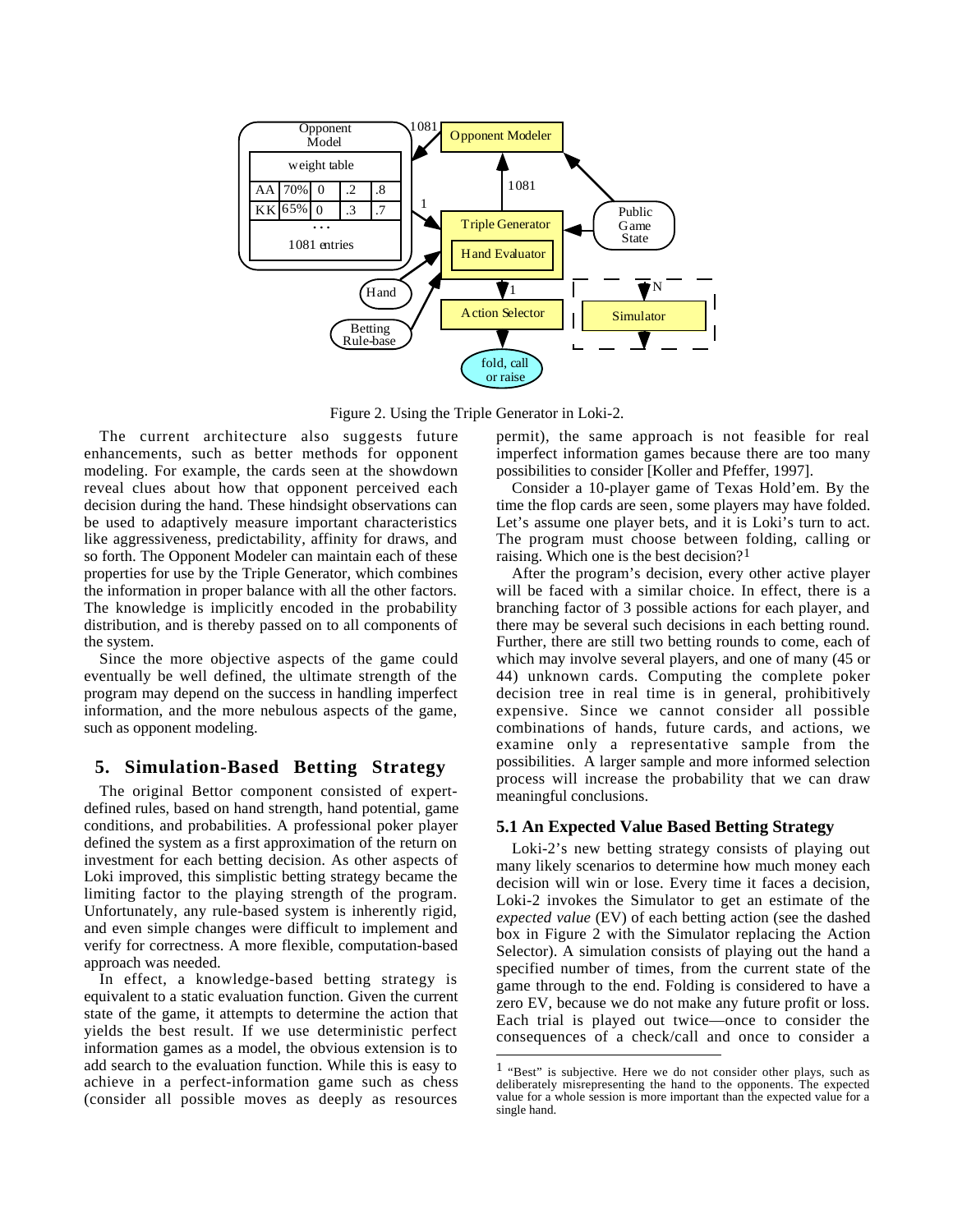bet/raise. In each trial the hand is simulated to the end, and the amount of money won or lost is determined. The average over all of the trials is taken as the EV of each action. In the current implementation we simply choose the action with the greatest expectation. If two actions have the same expectation, we opt for the most aggressive one (call over fold and raise over call). Against human opponents, a better strategy might be to randomize the selection of betting actions whose EVs are close in value.

Simulation is analogous to a selective expansion of some branches of a game tree. To get a good approximation of the expected value of each betting action, one must have a preference for expanding and evaluating the nodes which are most likely to occur. To obtain a correctly weighted average, all of the possibilities must be considered in proportion to the underlying probability distribution. To select the candidate hands that our opponent may have, we use *selective sampling*.

#### **5.2 Selective Sampling**

When simulating a hand, we have specific information that can be used to bias the selection of cards. For example, a player who has been raising the stakes is more likely to have a strong hand than a player who has just called every bet. For each opponent, Loki maintains a probability distribution over the entire set of possible hands (the Weight Table), and the random generation of each opponent's hole cards is based on those probabilities. Thus, we are biasing our selection of hole cards for the opponent to the ones that are most likely to occur.

At each node in the decision tree, a player must choose between one of three alternatives. Since the choice is strongly correlated to the quality of the cards that they have, we can use the Triple Generator to compute the likelihood that the player will fold, check/call, or bet/raise based on the hand that was generated for that player. The player's action is then randomly selected, based on the probability distribution defined by this triple, and the simulation proceeds. As shown in Figure 2, the Simulator calls the TripleGenerator to obtain each of our betting actions and each of our opponent actions. Where two actions are equally viable, the resulting EVs should be nearly equal, so there is little consequence if the "wrong" action is chosen.

#### **5.3 Comments**

It should be obvious that the simulation approach must be better than the static approach, since it essentially uses a selective search to augment and refine a static evaluation function. Barring a serious misconception (or bad luck on a limited sample size), playing out relevant will improve the default values obtained by heuristics, resulting in a more accurate estimate.

As has been seen in other domains, the search itself contains implicit knowledge. A simulation contains inherent information that improves the basic evaluation: hand strength (fraction of trials where our hand is better than the one assigned to the opponent), hand potential

(fraction of trials where our hand improves to the best, or is overtaken), and subtle implications not addressed in the simplistic betting strategy (e.g. "implied odds"—extra bets won after a successful draw). It also allows complex strategies to be *uncovered without providing additional expert knowledge*. For example, simulations can result in the emergence of advanced betting tactics like a checkraise, even if the basic strategy without simulation is incapable of this play

An important feature of the simulation-based framework is the notion of an obvious move cut-off. Although many alpha-beta-based programs incorporate an obvious move feature, the technique is usually *ad hoc* and the heuristic is the result of programmer experience rather than a sound analytic technique (an exception is the B\* proof procedure [Berliner, 1979]). In the simulation-based framework, an obvious move is statistically well-defined. As more samples are taken, if one decision point exceeds the alternatives by a statistically significant margin, one can stop the simulation early and make an action, with full knowledge of the statistical validity of the decision.

At the heart of the simulation is an evaluation function. The better the quality of the evaluation function, the better the simulation results will be. One of the interesting results of work on alpha-beta has been that even a simple evaluation function can result in a powerful program. We see a similar situation in poker. The implicit knowledge contained in the search improves the basic evaluation, magnifying the quality of the search. As seen with alphabeta, there are tradeoffs to be made. A more sophisticated evaluation function can reduce the size of the tree, at the cost of more time spent on each node. In simulation analysis, we can improve the accuracy of each trial, but at the expense of the number of trials performed in real-time.

Selective sampling combined with reweighting is similar to the idea of likelihood weighting in stochastic simulation [Fung and Chang, 1989; Shacter and Peot, 1989]. In our case, the goal is different because we need to differentiate between EVs (for call/check, bet/raise) instead of counting events. Also, poker complicates matters by imposing realtime constraints. This forces us to maximize the information gained from a limited number of samples. Further, the problem of handling unlikely events (which is a concern for any sampling-based result) is smoothly handled by our re-weighting system, allowing Loki-2 to dynamically adjust the likelihood of an event based on observed actions. An unlikely event with a big payoff figures naturally into the EV calculations.

# **6. Experiments**

To obtain meaningful empirical results, it is necessary to conduct a series of experiments under different playing conditions. Each enhancement is tested against a variety of opponents having different styles (e.g. liberal or conservative, aggressive or passive, etc.). Control experiments are run at the same time to isolate the dependent variable. In some cases, experiments are designed with built-in standards for comparison, such as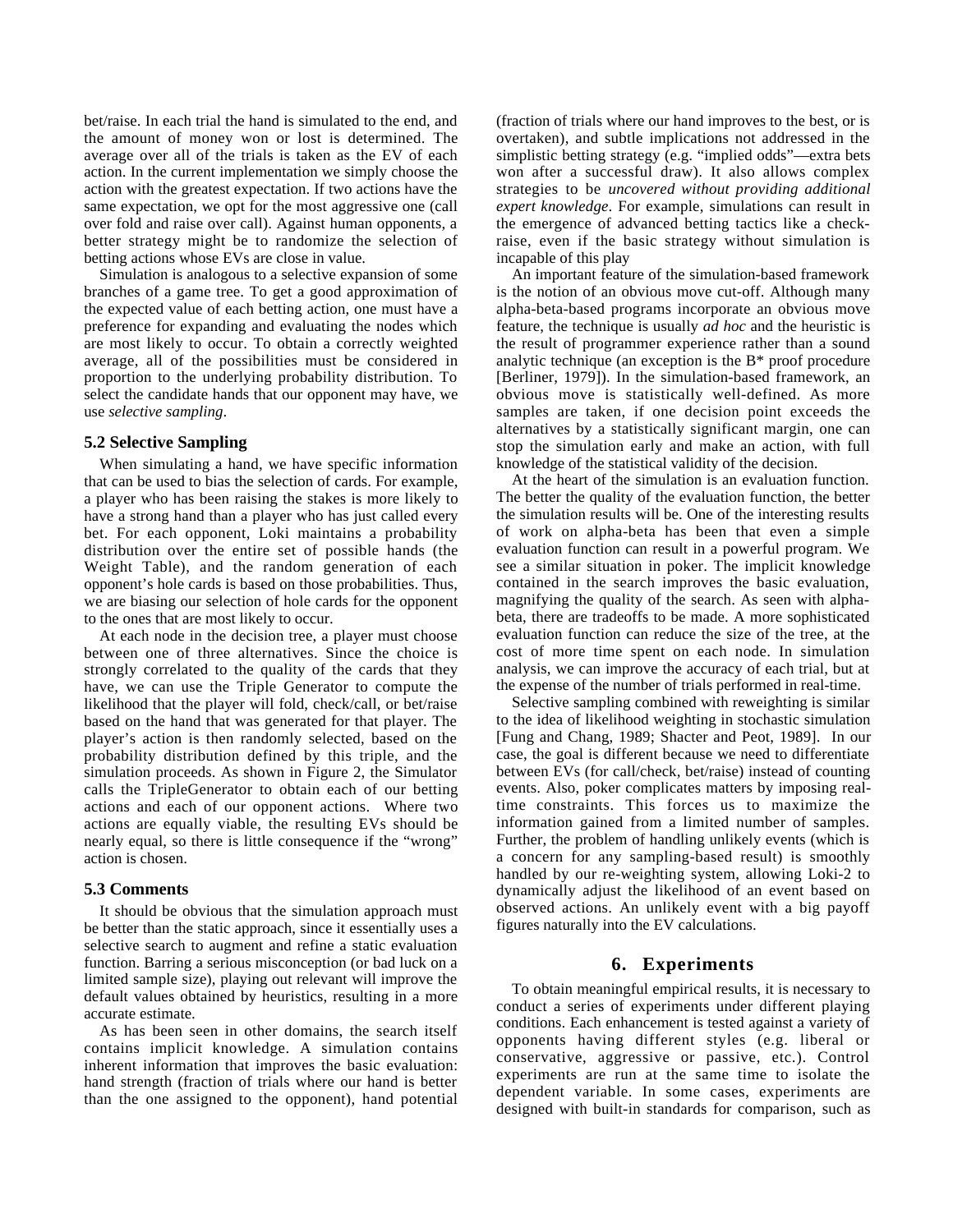playing one particular version against the identical program with an enhancement.

For each test, the parameters of the experiment (number of deals, length of simulations, etc.) are assigned to produce statistically significant results. For example, 5,000 trials might be used to compare an experimental version against a homogenous field. To test the same feature against a mixed field of opponents might require a parallel control experiment and 25,000 trials to produce stable results, due to the inherently higher variance (noise) of that environment. Many experiments were performed to establish reliable results, and only a cross-section of those tests are presented here. For instance, over 30 experiments were conducted to measure the performance of the new reweighting system.

In this paper, we study the effects of three enhancements, two of which represent improvements to a component of the previous system, and one that is a fundamental change in the way Loki makes its decisions. The features we look at are:

- **R**: changing the re-weighting system to use probability triples (Section 4).
- **B**: changing from a rule-based Bettor to an Action Selector that uses probability triples and incorporates a randomized action (Section 4).
- **S**: incorporating a Simulator to compute an EV estimate, which is used to determine an action (Section 5).

It is important to note that the enhancements were not maximized for performance. The probability-triple-based betting strategy and re-weighting were implemented in only a few hours each, owing to the improved architecture.

The changes to Loki were first assessed with self-play tournaments. A tournament consisted of playing two versions of Loki against each other: a control version (8 copies) and an enhanced version (2 copies). By restricting the tournament to two different player types, we reduced the statistical variance and achieved meaningful results with fewer hands played. To further reduce variance, tournaments followed the pattern of duplicate bridge tournaments. Each hand was played ten times. Each time the seating arrangement of the players was changed so that 1) every player held every set of hidden cards once, and 2) every player was seated in a different position relative to all the opponents. A tournament consisted of 2,500 different deals (*i.e*. 25,000 games).

The number of trials per simulation was chosen to meet real-time constraints and statistical significance. In our experiments, we performed 500 trials per simulation, since the results obtained after 500 trials were quite stable. The average absolute difference in expected value after 2000 trials was small and seldom resulted in a significant change to an assessment. The difference between 100 trials and 500 trials was much more significant; the variance with 100 trials was too high.

The metric used to measure program performance is the average number of small bets won per hand (sb/hand). This is a measure sometimes used by human players. For example, in a game of \$10/\$20 Hold'em, an improvement

of +0.10 sb/hand translates into an extra \$30 per hour (based on 30 hands per hour). Anything above +0.05 small bets per hand is considered a large improvement. In play on an Internet poker server, Loki has consistently performed at or above +0.05 sb/hand.

Figure 3 shows the results of playing Loki against itself with the B and R enhancements individually and combined (B+R). Against the Loki-1 standard, B won  $+0.025 \pm 0.007$ sb/hand, R won  $+0.023 \pm 0.0125$  sb/hand and the combined B+R won  $+0.044 \pm 0.024$  sb/hand, showing that these two improvements are nearly independent of each other. Figure 3 also shows enhancement S by itself and S combined with B and R (B+R+S). Note that each feature is a win by itself and in combination with others. In general, the features are not strictly additive since there is some interdependence.

The simulation experiments generally had higher variance than those without simulation. However, all statistically significant results showed an improvement for any version of Loki augmented with selected sampling. These results are harder to accurately quantify, but an increase on the order of at least +0.05 sb/hand is evident. These results may be slightly misleading since each experiment used two similar programs. As has been shown in chess, one has to be careful about interpreting the results of these type of experiments [Berliner *et al*., 1990]. A second set of experiments was conducted to see how well the new features perform against a mixture of opponents with differing styles (as is typically seen in human play).

To vary the field of opponents, we defined several different playing styles to categorize players. Players vary from tight (T) to loose (L), depending on what fraction of hands they play to the flop. A style may range from aggressive  $(A)$  to conservative  $(C)$ , depending on how frequently they bet and raise after the flop.



Figure 3. Experimental results of the basic Loki player versus the Loki player with enhancements.